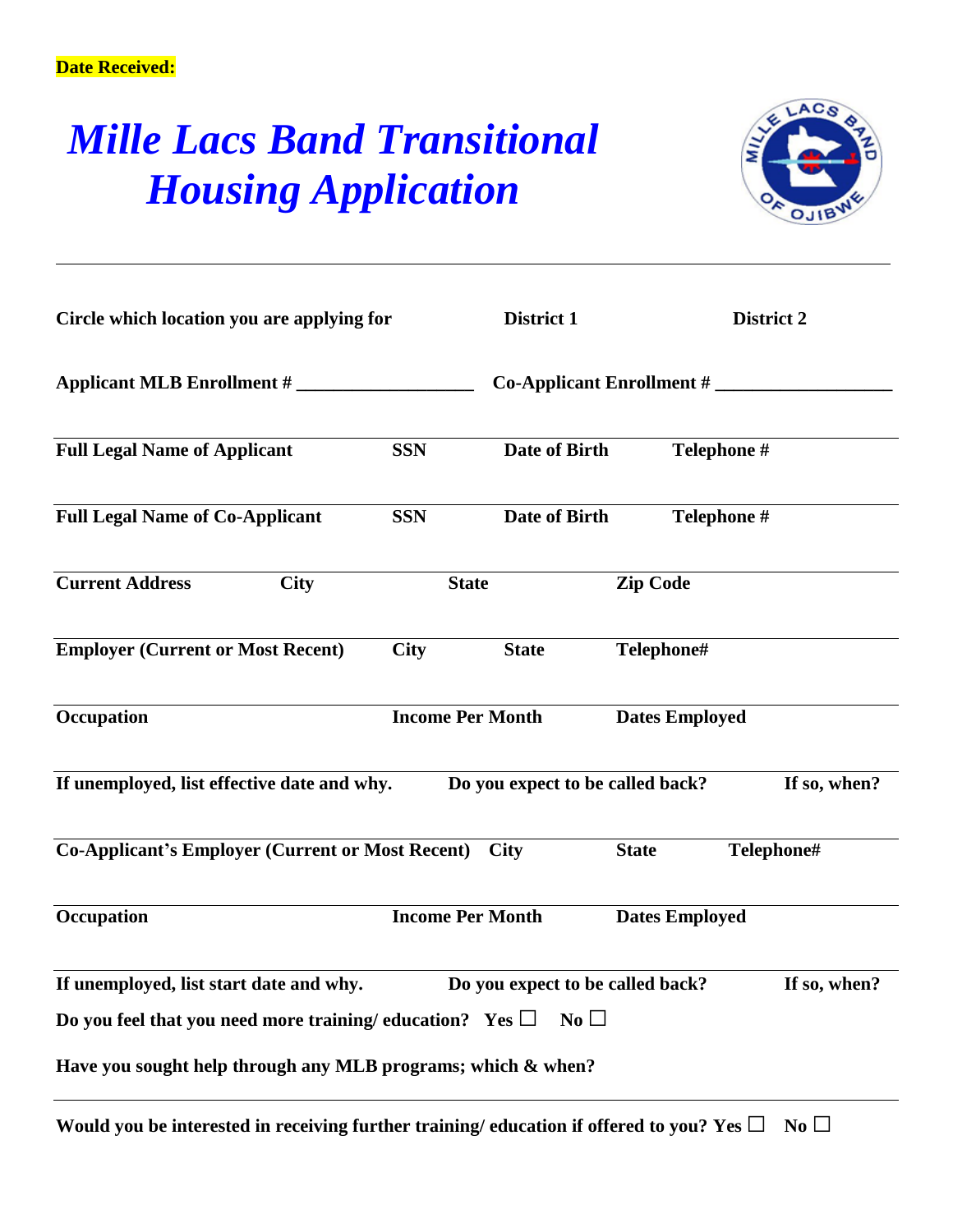**Other Income Information (i.e. TANF/ MFIP, Social Security Benefits, Veterans Benefits, Unemployment, Child Support, Tribal Bonus)**

| <b>Recipient</b>                 | <b>Source Name &amp; Address</b>                                                                                 | <b>Amount Monthly</b>                             |             |                                                                 | <b>Date Received</b>   |            |  |
|----------------------------------|------------------------------------------------------------------------------------------------------------------|---------------------------------------------------|-------------|-----------------------------------------------------------------|------------------------|------------|--|
|                                  |                                                                                                                  |                                                   |             |                                                                 |                        |            |  |
|                                  |                                                                                                                  |                                                   |             |                                                                 |                        |            |  |
|                                  |                                                                                                                  |                                                   |             |                                                                 |                        |            |  |
|                                  |                                                                                                                  |                                                   |             |                                                                 |                        |            |  |
|                                  | Frequency of bonus payments: Monthly-Bi-Monthly-Quarterly-3x per year-2x per year-Once per year                  |                                                   |             |                                                                 |                        |            |  |
|                                  | Please list any garnishments, deductions or payments automatically taken from your bonus:                        |                                                   |             |                                                                 |                        |            |  |
|                                  |                                                                                                                  |                                                   |             |                                                                 |                        |            |  |
| <b>Source Name &amp; Address</b> |                                                                                                                  | <b>Reason for Garnishment/ Payment/ Deduction</b> |             |                                                                 | <b>Amount Deducted</b> |            |  |
|                                  |                                                                                                                  |                                                   |             |                                                                 |                        |            |  |
|                                  |                                                                                                                  |                                                   |             |                                                                 |                        |            |  |
| <b>Present Address</b>           |                                                                                                                  | <b>Size</b>                                       | <b>Type</b> | <b>Residence Phone#</b>                                         |                        |            |  |
| <b>Dates of Residency</b>        |                                                                                                                  |                                                   |             | Briefly describe how your family came to stay at this location. |                        |            |  |
|                                  |                                                                                                                  |                                                   |             |                                                                 |                        |            |  |
|                                  | Do you currently own or rent housing anywhere?                                                                   |                                                   | Yes         | N <sub>0</sub>                                                  |                        |            |  |
|                                  | Please list all household members who would be living with you, if you receive a <b>Supportive Housing unit.</b> |                                                   |             |                                                                 |                        |            |  |
| <b>Name of Household Member</b>  |                                                                                                                  | <b>Relation to You</b>                            |             | Date of Birth                                                   | Age                    | <b>Sex</b> |  |
| 1.                               |                                                                                                                  |                                                   |             |                                                                 |                        |            |  |
| 2.                               |                                                                                                                  |                                                   |             |                                                                 |                        |            |  |
| 3.                               |                                                                                                                  |                                                   |             |                                                                 |                        |            |  |
| $\boldsymbol{4}$ .               |                                                                                                                  |                                                   |             |                                                                 |                        |            |  |
| 5.                               |                                                                                                                  |                                                   |             |                                                                 |                        |            |  |
| 6.                               |                                                                                                                  |                                                   |             |                                                                 |                        |            |  |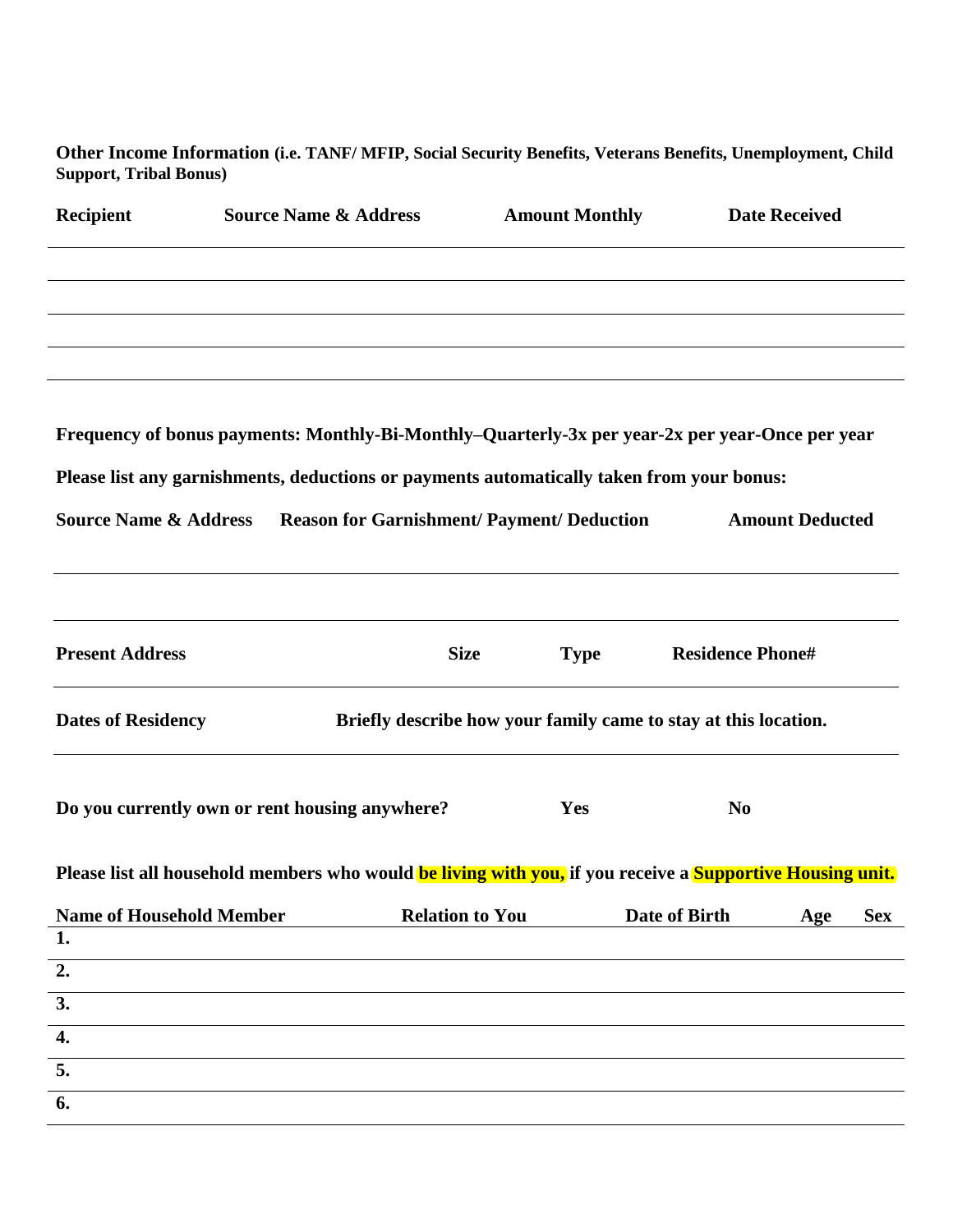| Please list all household members at current residence, including your family members. |  |  |
|----------------------------------------------------------------------------------------|--|--|
|                                                                                        |  |  |
|                                                                                        |  |  |

| Name of Household Member Relation to household                                                                                                                                                      |                                                          | <b>Relation to you</b>                                    | Date of birth             | Age | <b>Sex</b> |  |
|-----------------------------------------------------------------------------------------------------------------------------------------------------------------------------------------------------|----------------------------------------------------------|-----------------------------------------------------------|---------------------------|-----|------------|--|
| 1.                                                                                                                                                                                                  |                                                          |                                                           |                           |     |            |  |
| 2.                                                                                                                                                                                                  |                                                          |                                                           |                           |     |            |  |
| 3.                                                                                                                                                                                                  |                                                          |                                                           |                           |     |            |  |
| 4.                                                                                                                                                                                                  |                                                          |                                                           |                           |     |            |  |
| 5.                                                                                                                                                                                                  |                                                          |                                                           |                           |     |            |  |
| 6.                                                                                                                                                                                                  |                                                          |                                                           |                           |     |            |  |
| 7.                                                                                                                                                                                                  |                                                          |                                                           |                           |     |            |  |
| 8.                                                                                                                                                                                                  |                                                          |                                                           |                           |     |            |  |
| List all residences held by your family in the last three years:<br><b>Address</b>                                                                                                                  |                                                          | Name, Address & Phone of Landlord/Owner/Mortgage Company  |                           |     |            |  |
| <b>Type of Housing</b>                                                                                                                                                                              |                                                          | <b>Monthly Rent/ Payment</b><br><b>Dates of Residence</b> |                           |     |            |  |
| <b>Address</b>                                                                                                                                                                                      | Name, Address & Phone of Landlord/Owner/Mortgage Company |                                                           |                           |     |            |  |
| <b>Type of Housing</b>                                                                                                                                                                              | <b>Monthly Rent/Payment</b>                              |                                                           | <b>Dates of Residence</b> |     |            |  |
| <b>Address</b>                                                                                                                                                                                      | Name, Address & Phone of Landlord/Owner/Mortgage Company |                                                           |                           |     |            |  |
| <b>Type of Housing</b>                                                                                                                                                                              | <b>Monthly Rent/Payment</b>                              |                                                           | <b>Dates of Residence</b> |     |            |  |
| Transitional Housing tenants must be capable of obtaining their own residency no later than twenty-four<br>months of their initial move-in. Does this seem like an obtainable goal for your family? |                                                          |                                                           |                           |     |            |  |
| No<br>Yes $\Box$                                                                                                                                                                                    |                                                          |                                                           |                           |     |            |  |
| List all monthly payments, including any Alimony or Child Support payments that you and your co-<br>applicant are liable for.                                                                       |                                                          |                                                           |                           |     |            |  |
| <b>Payee</b>                                                                                                                                                                                        | <b>Nature of Payments</b>                                | <b>Amount Paid</b>                                        |                           |     |            |  |
|                                                                                                                                                                                                     |                                                          |                                                           |                           |     |            |  |